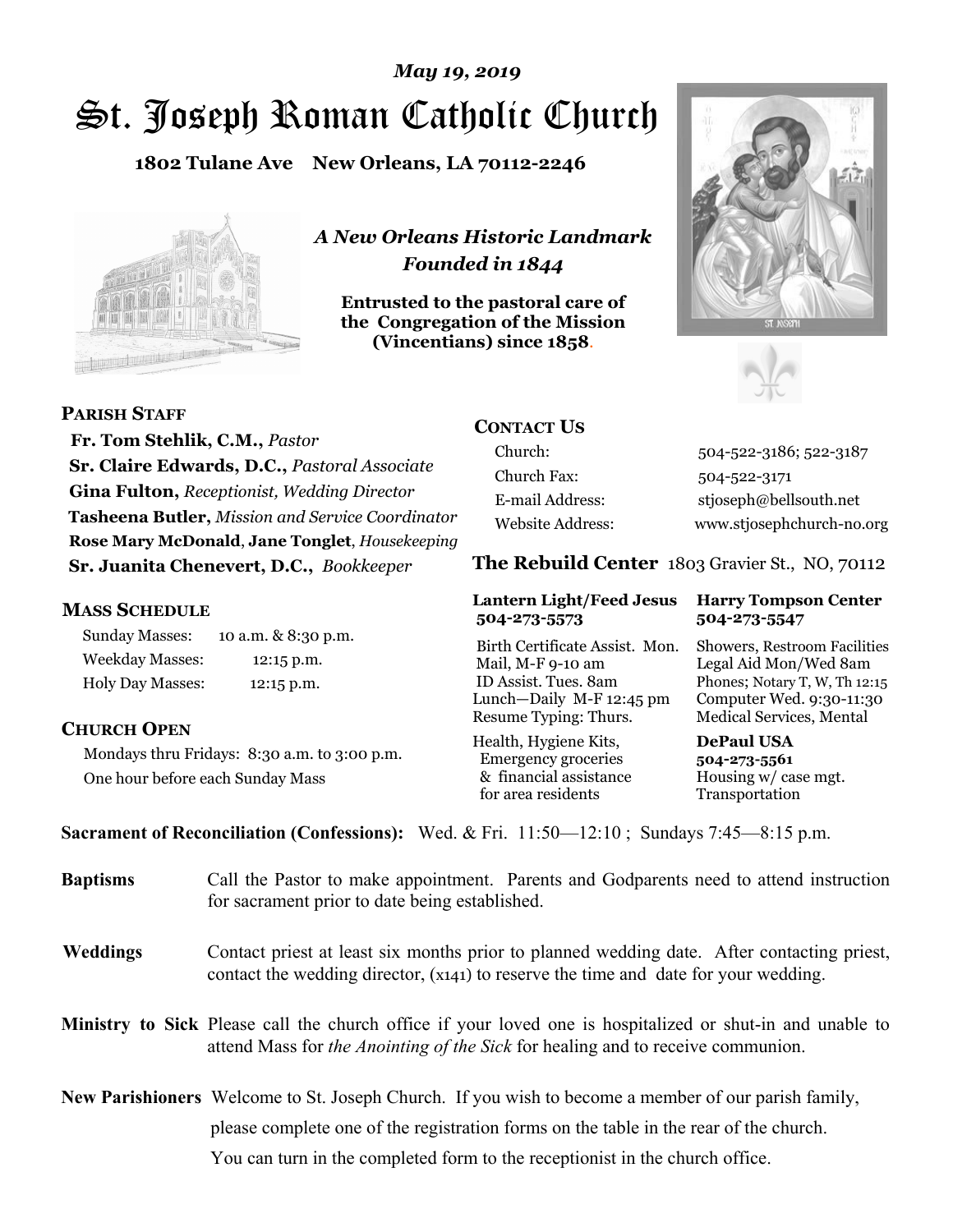# **Fifth Sunday of Easter** MMonday, May 20,



 **10:00 am C. Arceneaux; Ken Kussman; Virginia Stehlik; Theard Simms; Jane Tonglet**

|  |  |  | 8:30 pm St. Joseph Parishioners and Benefactors |
|--|--|--|-------------------------------------------------|
|--|--|--|-------------------------------------------------|

| Monday, May 20, 2019—St. Bernardine of Sienna            | <b>READINGS FOR THE WEEK</b>                                                       |
|----------------------------------------------------------|------------------------------------------------------------------------------------|
| 12:15 p.m. N. Pinera                                     | May 19, One in Faith #1019<br>Sunday,                                              |
| Tuesday, May 21, 2019—St. Christopher Magallanes & Comp. | Monday: Acts 14:5-18; Ps 115:1-16; Jn 14:21-26                                     |
| 12:15 p.m. Fr. Tom                                       |                                                                                    |
| Wednesday, May 22, 2019-St. Rita of Casia                | Tues.: Acts 14:19-28; Ps 145:10-21; Jn 14:27-31                                    |
| $12:15$ p.m. Sr. Stephanie Marie +                       | Wednesday: Acts 15:1-6; Ps 122:1-5; Jn 15:1-8                                      |
| Thursday, May 23, $2019$ —                               | Thurs.: Acts 15:7-21; Ps 96:1-3, 10; Jn 15:9-11                                    |
| 2:15 p.m. Fr. Louie Arceneaux, CM                        | Friday: Acts 15:22-31; Ps 57:8-12; Jn 15:12-17                                     |
|                                                          | Sat.: Acts 16:1-10; Ps 100:1b-3, 5; Jn 15:18-21                                    |
| Friday, May 24, 2019-<br>12:15p.m. Dan Rein              | Sunday: Acts 15:1-2, 22-29; Ps 67:2-3, 5, 6, 8;<br>Rv 21:10-14, 22-23; Jn 14:23-29 |

#### **YOUR PRAYERS ARE ASKED FOR THE FOLLOWING PARISHIONERS , WHO ARE IN NEED OF HEALING:**

 Anthony Blaise, Clarke Bordelon, Lawrence & Mamie Brown, Cheryl Butler, Angelle Campbell; John Caron, John & Kathleen Gebbia, Sylvia Daily-Powell, Joseph Delay, Bernardine Dupre, Terry Eggleston, Linda Elwood, Heather Faircloth, Frances Fiegler, Darrell & Ramona Ford, Mark Eiserloh, Shirley Gaither, Roselyn Hansen, Sarah Hollier-Watkins, Marvin Johnston, Jim Karam, Bill Kroetz, Ken Kussman, Nowell Lacking, Landy Lanza, James Leung, Andrew Marino, Sara Marino, Priscilla Martin, Karen McCoy, Hazel McMiller, Donna Moore, Susan Orkus; Tina Roderfeld, Irelia Robinson; Bernie Saul; Pippy Sanders, Anita Schexnayder; Louise Sonnier, Mel & Gaspar Schiro; Theard Simms, Fr. Tom Stehlik, CM, Malcolm Taylor, Jane Tonglet, Fritz & George Tripkovich, Georgiana Prevost, Marion Vaughn, Anderson Vocke,

Juanita Ware, Cathleen Ward, Warren Webster, Helen Wilson, Mary Willis, Lynn Williams, Charlie & JoAnn Slocum.

#### **SANCTUARY CANDLE AND MASS INTENTIONS**

 The Sanctuary Candle is burning this week to pray for the eternal rest of **Sr. Mary Ellen Seo, DC.** To reserve a date to burn the Candle in memory of someone or for a special intention, please call the church office (522-3186). The Sanctuary Candle offering is \$15 for one week. The offering for Mass intentions is \$5.00 per Mass.

## **Apostolic Exhortation from Pope Francis March 25, 2019**

 touches becomes young, new, full of life. I would like to say to every young Christian: Christ is alive and he Christ is alive! He is our hope, and in a wonderful way he brings youth to our world, and everything he wants you to be alive! He is in you, he is with you and he never abandons you. However far you may wander, he is always there, the Risen One. He calls you and he waits for you to return to him and start over again. When you feel you are growing old out of sorrow, resentment or fear, doubt or failure, he will always be there to restore your strength and your hope. With great affection, I address this letter to all Christian young people. It is meant to remind you of certain convictions born of our faith, and at the same time to encourage you to grow in holiness and in commitment to your personal vocation. I am also addressing this message to the entire People of God, pastors and faithful alike, since all of us are challenged and urged to reflect both on the young and for the young. Jesus wants to give us hearts that are ever young. God's word asks us to "cast out the old leaven that you may be fresh dough" (*1 Cor* 5:7). Saint Paul invites us to strip ourselves of the "old self" and to put on a "young" self (*Col* 3:9-10). In explaining what it means to put on that youthfulness "which is being renewed," he mentions "compassion, kindness, humility, meekness and patience, bearing with one another and forgiving each other" (*Col* 3:12-13). True youth means having a heart capable of loving, whereas everything that separates us from others makes the soul grow old. Jesus taught that "the greatest among you must become like the youngest" (*Lk* 22:26). For him age did not establish privileges, and being young did not imply lesser worth or dignity.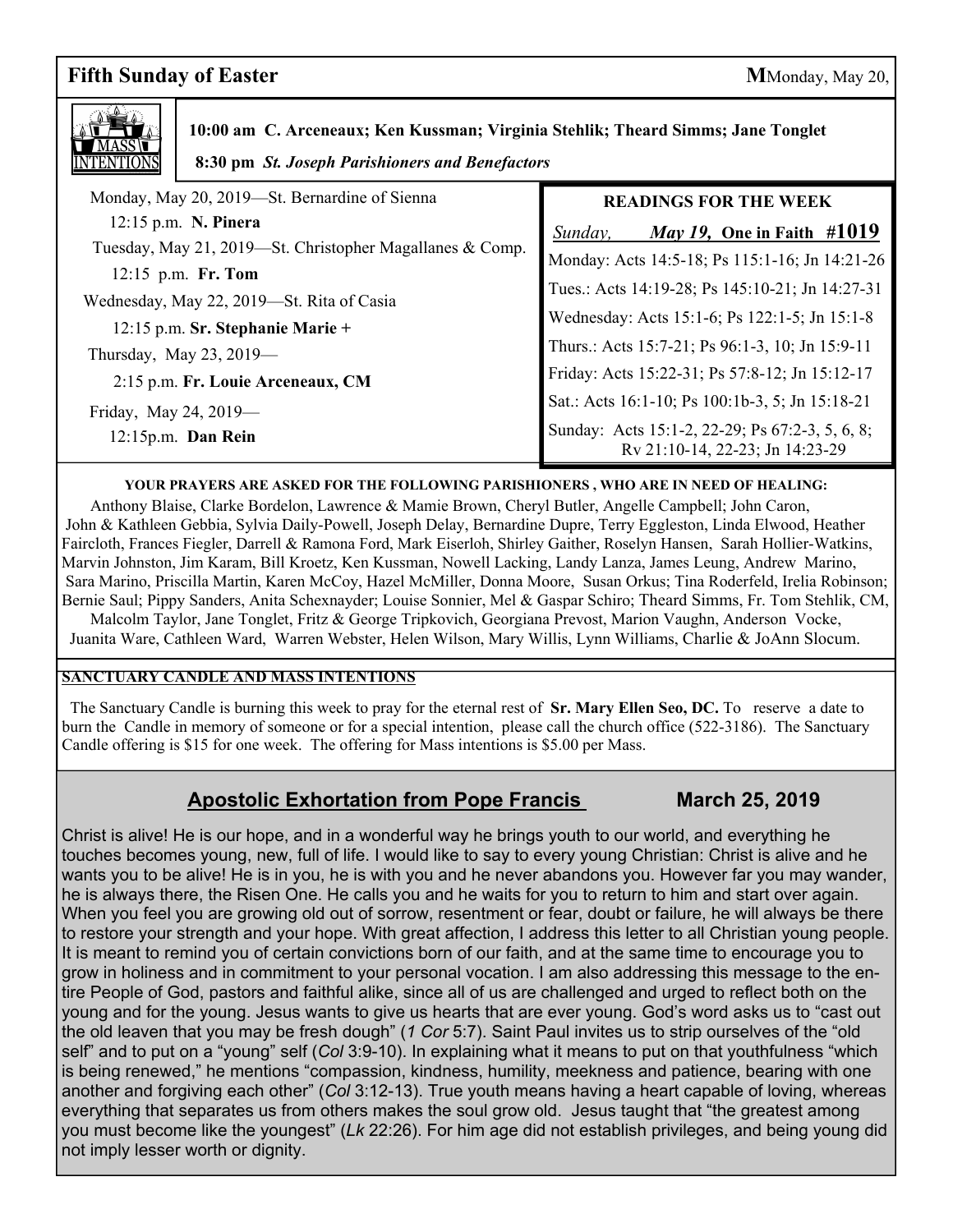"Behold, God's dwelling is with the human race." *— Revelation 21:3* 

### *PARISH CALENDAR*

19 May **Sunday-** The Order of St. Louis Awards 3 pm

Ξ

19 May *Children's Liturgy of the Word– (10 am & 8:30 pm)*

**TREASURE & STEWARDSHIP**

 **Sunday, May 12….….….....\$ 3,769.00 Retired Diocesan Clergy…..... 1,275.00**   *Thank you for your generosity!* 

**Deacon Ordinations for the Archdiocese of New Orleans** On Saturday, May 18, 2019, at 10:00 AM at St. Louis Cathedral, Sylvester Ugbada Adoga, Luis Carlos Duarte González, Kesiena Dennis Obienu, Luis Carlos Valencia Osorio and John Daniel Yike were ordained to the Transitional Diaconate for the Archdiocese of New Orleans. Transitional Deacons are in formation to be ordained to the priesthood, usually in the next year or so. Pray for vocations!

Please pray for: Douglas Michael Busch, Daniel Steven Darmanin, David Michael Frank, Jr., Andrew Octavio Gutierrez, Daniel Chinedu Okafor, Leon Keller Poche, Jr., Andrew Charles Rudmann, and Damian Patrick Zablocki who will be **ordained to the priesthood** for the Archdiocese of New Orleans on Saturday, June 1 at 10 am.



# **Pope Francis'** *May* **Intention**

 **Doctors and their Collaborators in War Zones** For doctors and humanitarian collaborators in war zones, who risk their lives to save the lives of others.

**Pray for:** The recently baptized of the Church:



 *Jackson John Wain Congrats to Emily & Travis*

### **TODAY'S READINGS**

**First Reading** — Paul and Barnabas reported how God had opened the door of faith to the Gentiles (Acts 14:21-27). **Psalm** — I will praise your name for ever, my king and my God (Psalm 145).

**Second Reading** — God's dwelling is with the human race (Revelation 21:1-5a).

**Gospel** — This is how all will know that you are my disciples, if you have love for one another (John 13:31-33a, 34-35).

## **MISSIONARIES OF MERCY**

 Paul's back! After last week's "violent abuse," opponents organized a lynch mob that beat Paul nearly to death. But call Paul the "energizing evangelist," transforming deadly cruelty into life-giving zeal. Paul's past courage should inspire our commitment; Revelation's future "new heaven, new earth" should inspire our optimism. But Revelation's present assurance, "Behold, God's dwelling is with the human race," should challenge us to become "missionaries of mercy." Because Pope Francis declared that the Church's credibility is completely dependent on our showing unconditional mercy. Mercy, said Francis, makes the Church, the world, and everyone young again, reawakened to life's noblest virtues. Fittingly, in today's Gospel Jesus reinforces that theme: "This is how all will know you are my disciples, if you have love for one another."

#### **CHARTER FOR THE PROTECTION OF CHILDREN AND YOUNG PEOPLE**

In response to the Charter for the Protection of Children and Young People from the United States Conference of Catholic Bishops, the Archdiocese of New Orleans continues to make the Hot Line available for anyone who has been hurt or sexually abused by anyone who works for the Church. The Hot Line continues to be available; the number is (504) 522-5019. In continuing our commitment to support and to heal, we invite and encourage individuals who have been hurt or sexually abused recently or in the past by clergy, religious or other employees of the Archdiocese to call our Hot Line and your message will be received confidentially by a mental health professional. Anyone can make a direct call during regular business hours to the Victims' Assistance Coordinator at (504) 861-6253.